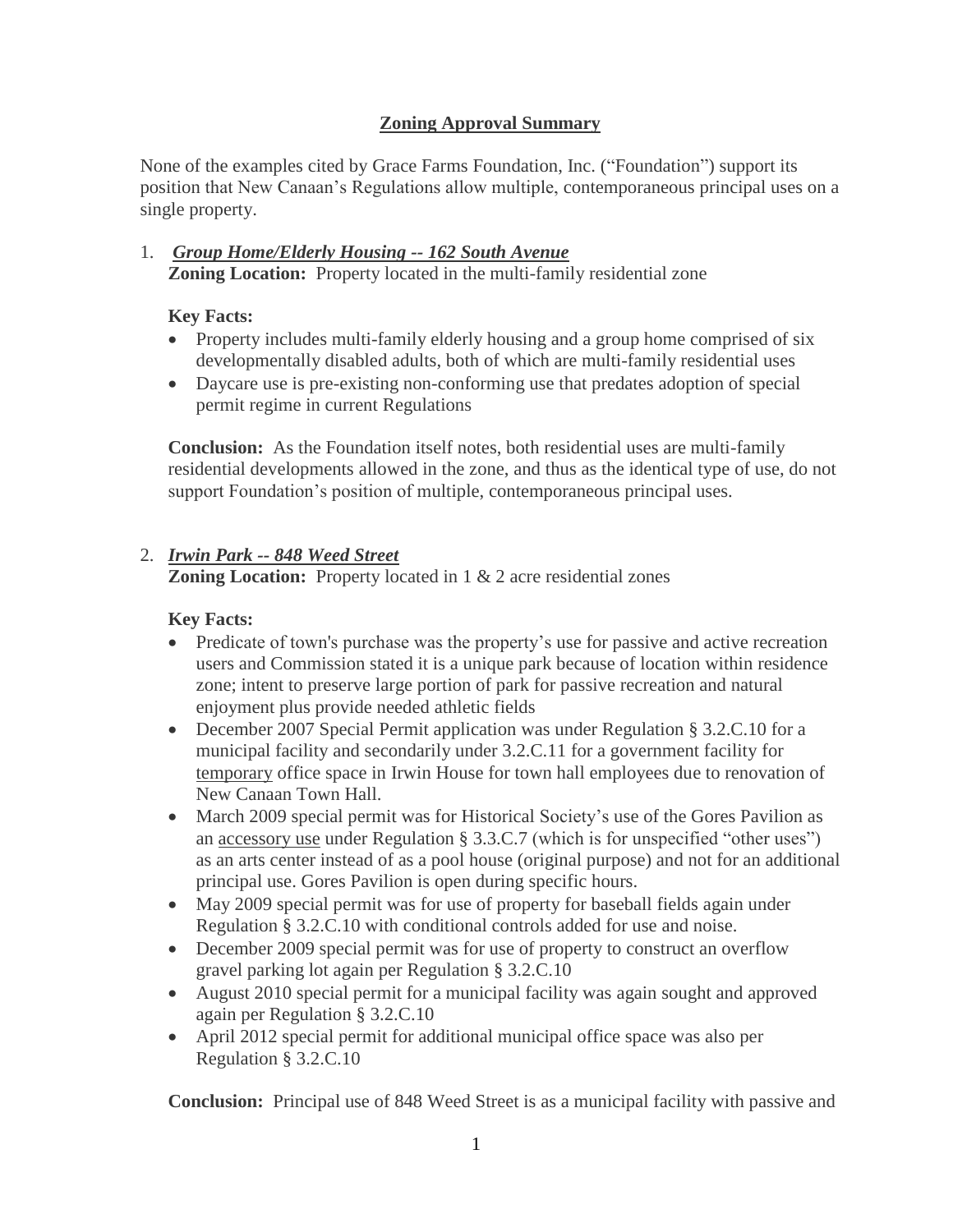active recreation, including athletic fields. Gores Pavilion was approved as an accessory use. The secondary approval of the property as a government facility was only on a temporary basis and due to the extraordinary circumstances of the pending gut renovation of the Town Hall.

#### 3. *K.E. Manuel / Congregational Church -- 23 Park Street* **Zoning Location:** Property located in the 1-acre residence zone at God's Acre

#### **Key Facts:**

- Application in August 1980 predates special permit regime in Regulations and was approved by Zoning Permit
- Nursery school has minimal impact on abutting neighbors -- 1 day a week for 2 hours for a maximum of 8 children

**Conclusion:** The principal use of 23 Park Street is the Congregational Church as a Religious Institution. Nursery school/daycare activities, including the 1980 Zoning Permit, represent a well-recognized ancillary activity of any church, no different than anticipated at Grace Community Church as part of Commission's 2013 approval of a Religious Institution at Grace Farms.

#### 4. *671 South Avenue*

**Zoning Location:** Property located at Waveny Park in Waveny Zone

#### **Key Facts:**

• July 2010 approval relates only to a permit for telecommunication (i.e. cellular) facilities on existing town-owned structure per Regulation § 7.8

**Conclusion:** Completely distinguishable from Foundation's application as it is not a principal use of the property.

#### 5. *St. Michael's Lutheran Church -- 5 Oenoke Ridge Road* **Zoning Location**: Property located in the 1/2-acre residential zone

#### **Key Facts:**

- Foxglove School's January 1977 application for a nursery school predates special permit regime in Regulations and was approved by Zoning Permit in August 1977.
- Church's Sunday school facilities to be used for a not-for-profit nursery school
- Minimal impact on abutting neighbors maximum enrollment in nursery school 15 children
- May 2014 application for Toddlertime Nursery School to locate their "5's" class in Church's Sunday school facilities; appears to have been a temporary request because program now located at Congregational Church